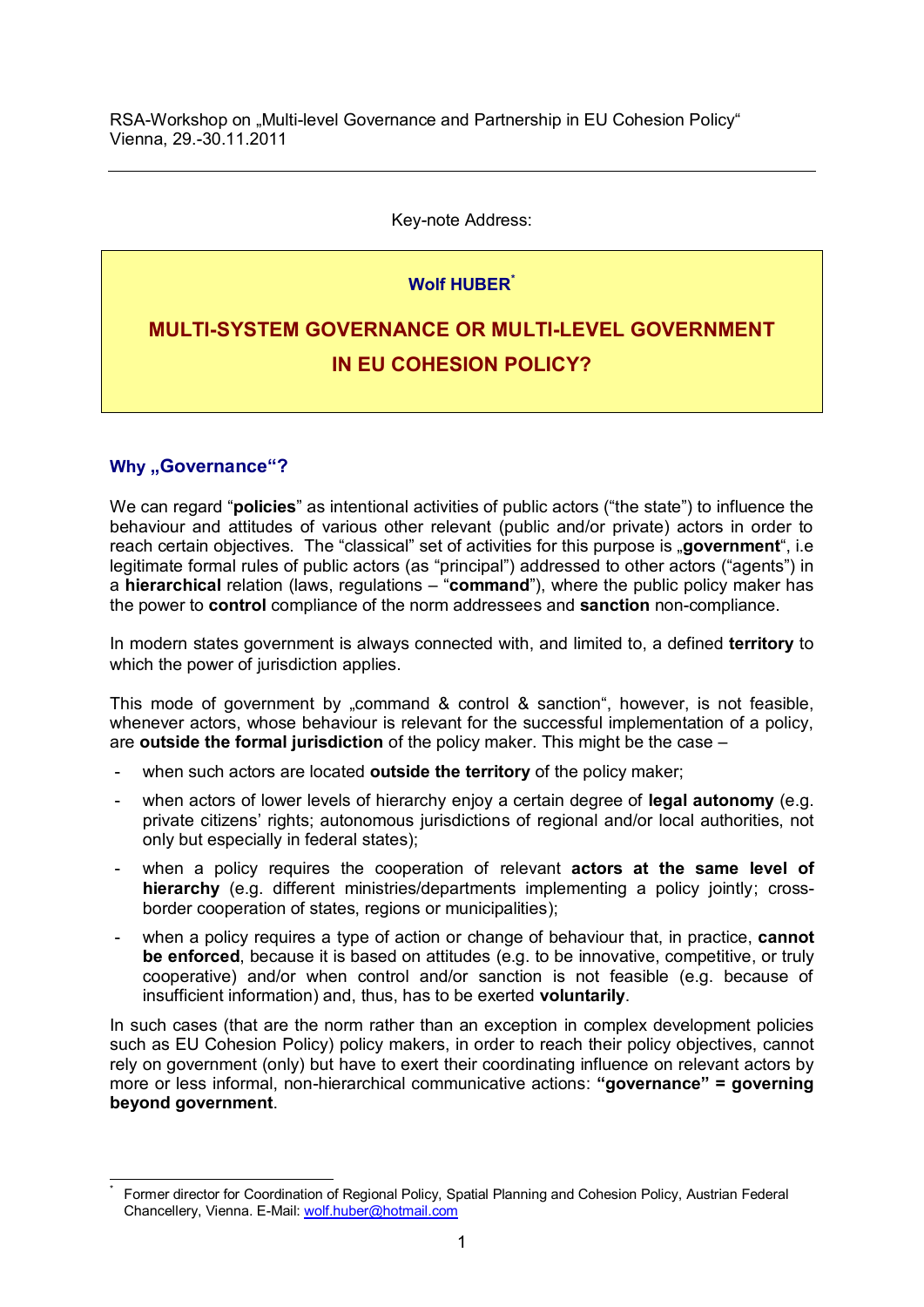### **Successful governance is multi-system governance**

To understand (and act successfully in) governance processes, systems theory has proved to be extremely helpful, because it is able to explain the peculiar behaviour of people in social contexts that otherwise would appear bizarre or absurd. From a systemic view, policy making means acting in social systems and in most cases not just other social systems of a similar type, but **social systems of different characters**. For successfully dealing with other social systems it is crucial for a policy maker (or a policy making social system) to understand that social systems each have their own rationalities, system-specific languages, media preferred for communication, spatial patterns (territories, networks etc.), temporal rhythms, stability requirements and success criteria (interests) and that other systems may be quite different from those of the policy making system itself. This means that even in a coordinated policy (Programme, strategy) it is most likely that the social systems involved do not (or only to some degree) share the "joint objectives" officially declared for that policy, or do not understand the formulated wording in the same way.

When we talk about governance most people would agree that it is necessary to distinguish between **public** and **private** actors. It might also be a common understanding that – in the sphere of private actors – profit-oriented enterprises differ in their behaviour and rationality from non-profit organisations or private households.

It is, however, much less common to be aware that what is called "**the state**" is not a homogeneous system, but a **complex set of quite different social systems**, too.

In the case of multi-level policies involved **levels of government** (EU – national – regional – local) differ by their geographical scope of "**territory**" and, thus, by what their social system regards as "internal (relevant)" and "external (less/not relevant)". Governments of different territories (states, regions) at the same level differ not only in their different territorial scope but often also in their legal systems, political and administrative culture or language.

But also territorial **governments** (in institutional terms) themselves are a complex of different social systems with quite different system characteristics and logics:

- Politics (success criterion: consent of voters, produced increasingly by mass media visibility; effectiveness depending on flexibility to react on rapidly changing public sentiments; time requirement therefore primarily short-term)
- **Bureaucracy** (success criterion: compliance with formal rules, verified by control: time requirement influenced by formal budget and programme cycles; effectiveness depending on continuity and regularity)
- **Technocracy** (success criterion: means-end rationality corresponding with "accepted professional wisdom"; time requirement: medium to long term; effectiveness depending on expertise and technical process management); in so-called **multi-sector** policies – such as Regional Policy or EU Cohesion Policy – very different and often conflicting rationalities of **different professions** (economists, environmentalists, engineers, lawyers, spatial planners, social workers, political scientists etc.) are involved and, thus, have to be coordinated.

In EU Cohesion Policy (and many other complex policies, too) these different social systems within "the state" (at all involved levels of government) and their different logics appear typically in the following sequence: programme designers (technocratic)  $\rightarrow$  formal decision makers (political)  $\rightarrow$  programme managers (bureaucratic)  $\rightarrow$  controllers (bureaucratic)  $\rightarrow$ evaluators (technocratic)  $\rightarrow$  political communicators (political). Even if to some degree all public actors involved may use the same terminology, they use it with a quite different meaning in their respective system context. If the different system logics are not made explicit (which is definitely not the case in EU Cohesion Policy), this difficult mixture of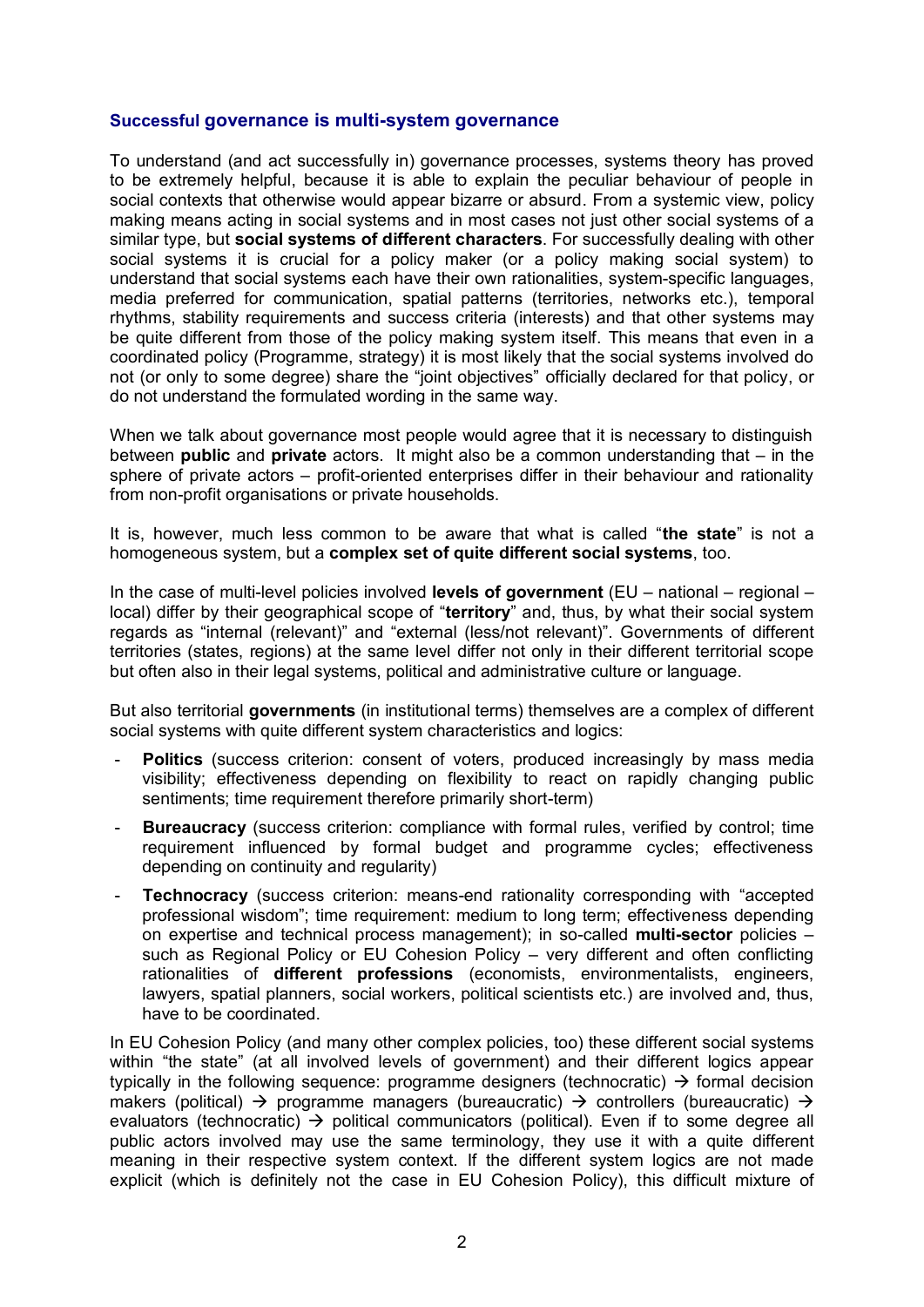different system logics leads inevitably to misunderstandings, formal irregularities and deficient performance.

Successful policy making, especially in the mode of "governance", would have to coordinate all theses different (private and public) social systems towards joint action. "Multi-level governance" is only part of this coordination task, and certainly not the most difficult one. Therefore I would prefer to use the more general term "**multi-system governance**".

### **Factors that facilitate and limit successful multi-system governance**

Successful multi-system governance is only possible or at least more likely, when the following **favourable** conditions are given:

- The existence of common objectives or interests ("**win-win situation**")
- Appropriate **formats** of communication / negotiation / learning: non-hierarchical partnership, right balance of informality and minimum formal commitment (rules of conduct), right balance of transparency and confidentiality, right balance between sufficient time for discourse and result orientation
- (possibly as a result of communication:) **respectful awareness** of different system contexts and constraints of partner systems
- **Stability** of relations between partners (both formal **institutional** framework and participating **persons**)  $\rightarrow$  necessary to build up **trust**
- Sufficient **flexibility** in time and scope to use **windows of opportunity** for innovative solutions
- (especially for more complex institutional settings and/or difficult coordination tasks:) Persons or institutions acting as **coordinator** (mediator, interface, translator, "pontifex"); this role requires social skills as well as knowledge of, and acceptance by, systems to be coordinated; acceptance is more likely, if the coordinator is perceived by partners as non- (or rather: all-) partisan.

Multi-system governance, however, is no panacea. As for all policy making, there are **limits and constraint** that should be taken into account when policy makers design and implement a policy (and academic scholars or evaluators want to analyze it):

- High **complexity** of processes to be governed and systems involved also increase the complexity of government and governance structures, sometimes beyond an acceptable and manageable degree. Furthermore, policy design, negotiation (especially in partnership), implementation and impact chains need time. These **time requirements**  (especially for complex development policies that would involve changes in system behaviour) very often conflict with the **time pressure** due to the urgency of problems. Therefore the level of ambition of a policy should be limited to realistic goals. Unrealistic goals lead to failure and undermine the credibility of policies and policy makers. If necessary and possible, fast track procedures (which means in most cases: with reduced partnership!) might be considered for urgent tasks.
- The **resources** (budgets, number and qualification of staff, available knowledge and technologies, legal competences) of both partners and coordinators to fulfil their respective tasks are (always) **limited**.  $\rightarrow$  Formal responsibilities should be congruent with the capability to actually fulfilling them; impossible tasks lead to frustration and/or are not taken serious.
- The win-win-situation required for an effective and sustainable cooperation of partners is not always given in all aspects of the relations between policy partners. Sometimes it can be strengthened by the invention of a "joint enemy" or external incentives (e.g. funding for transaction costs, premium for good performance). **Conflicting interests**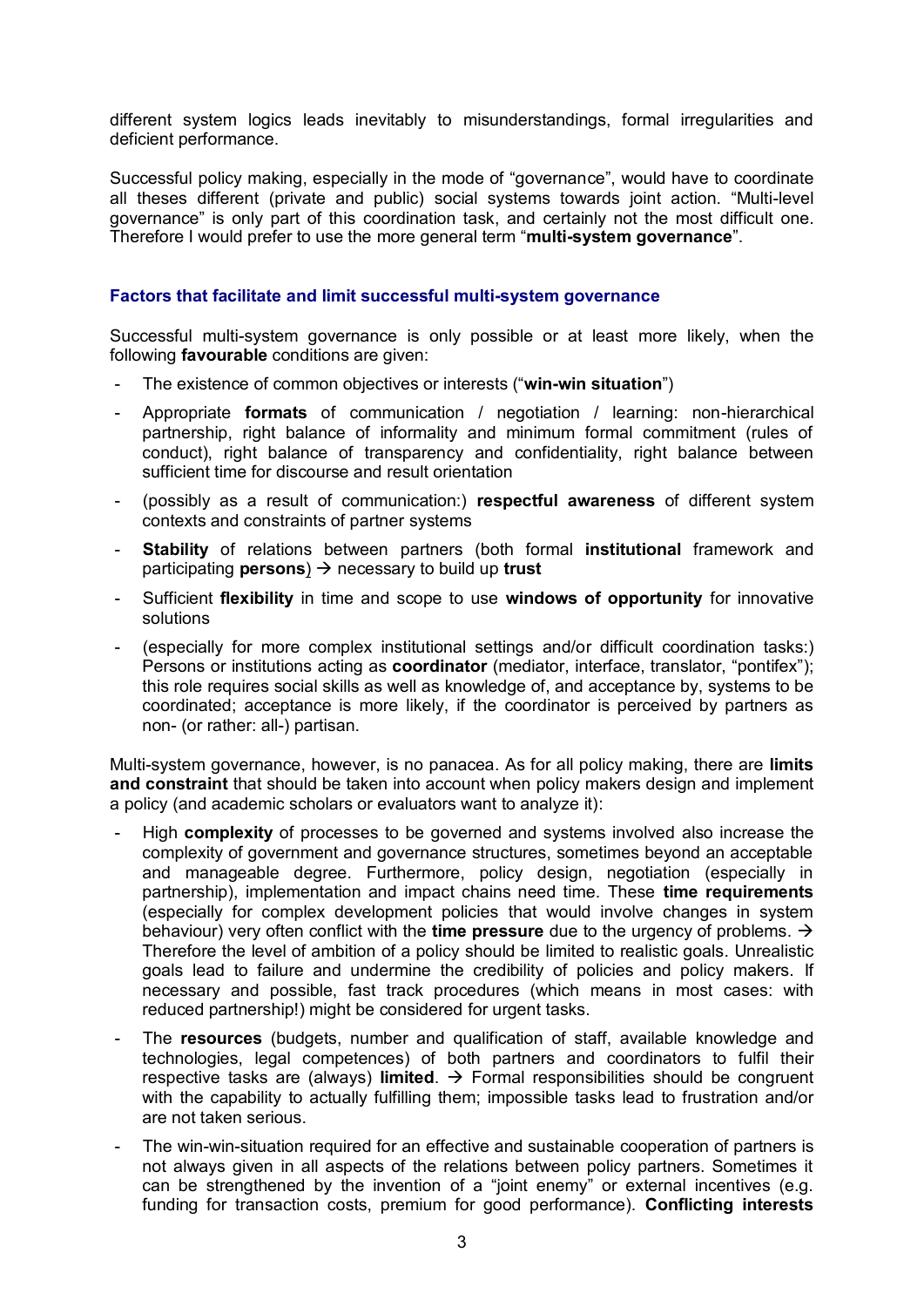between cooperation partners are more likely in complex policy areas. If there are such conflicting interests, the requirement of formal consent (or veto rights) of all partners in decision making rules of a partnership is likely to create **lock-ins** (F.W. Scharpf's "trap of joint decision making")  $\rightarrow$  It might be wise in partnerships to allow for room for autonomous decisions and foresee clear definitions of ultimate responsibility (if all are responsible, nobody is responsible), transparency and accountability.

- Non/all-partisan **coordinators** may be helpful or even necessary, but they are neither geniuses nor eunuchs: As all other partners, they have **limited capacities** as well as **personal motives** and **institutional interests** (e.g. to maintain their job, perpetuate their institution, grow in size and/or importance, monopolize information etc.)  $\rightarrow$  The competences of coordinator vs. their partners should be clearly defined in scope and time. Do not expect miracles from coordinators (e.g. by delegating complicated, unpleasant or delicate tasks of partners to them, while restricting their budgets and staff).

# **What about governance in EU Cohesion policy?**

If we apply these general considerations of multi-system governance to EU Cohesion Policy, the following picture appears:

The **complexity of public actors** involved in various degrees as policy makers (and thus relevant for successful policy implementation) is **extremely high**:

- As all EU policies it involves both EU and member states (represented in the Council) in decisions on the legal framework.
- The principle of shared management extends this **multi-level** aspect also to the implementation of the policy (programming, administration, control and audit).
- At EU as well as national levels the **multi-sector** approach of Cohesion Policy (not only in the most ambitious version of a comprehensive "place-based" development policy) requires the involvement of a large number of Directorates General and ministries.
- At least the regional policy strand of Cohesion Policy aims at involving also regional and local governments into this multi-level structure. Furthermore the principle of partnership requires the participation of social partners, NGOs etc. in programming and monitoring of programme implementation, too.
- In cross-border and transnational cooperation programmes and EU-wide network programmes these different levels of government are multiplied by several or all member states.

It is hardly surprising that this multitude of involved public actors (i.e. social systems with their own rationality and interests) leads to a multitude of policy objectives, often criticized as "**goal congestion**". This wide range of policy objectives (that in reality, of course, cannot be consistent and are often incompatible with each other) makes it difficult to assess, whether the policy or single programmes are successful. There are always objectives that are met and others not.

Cohesion Policy as multi-sector development policy addresses a wide range of public and private addressees (especially in its most ambitious form of a comprehensive "placed based" development policy, as envisaged by the latest reform proposed by the Commission for the period 2014-2020). Both the different public actors involved in policy making and the policy addressees cannot be governed by command & control alone. Thus, **Cohesion Policy is clearly a case for (multi-system) governance**. The principle of "partnership" as established in the regulations can be seen as a (though only formal) attempt to take account of this requirement.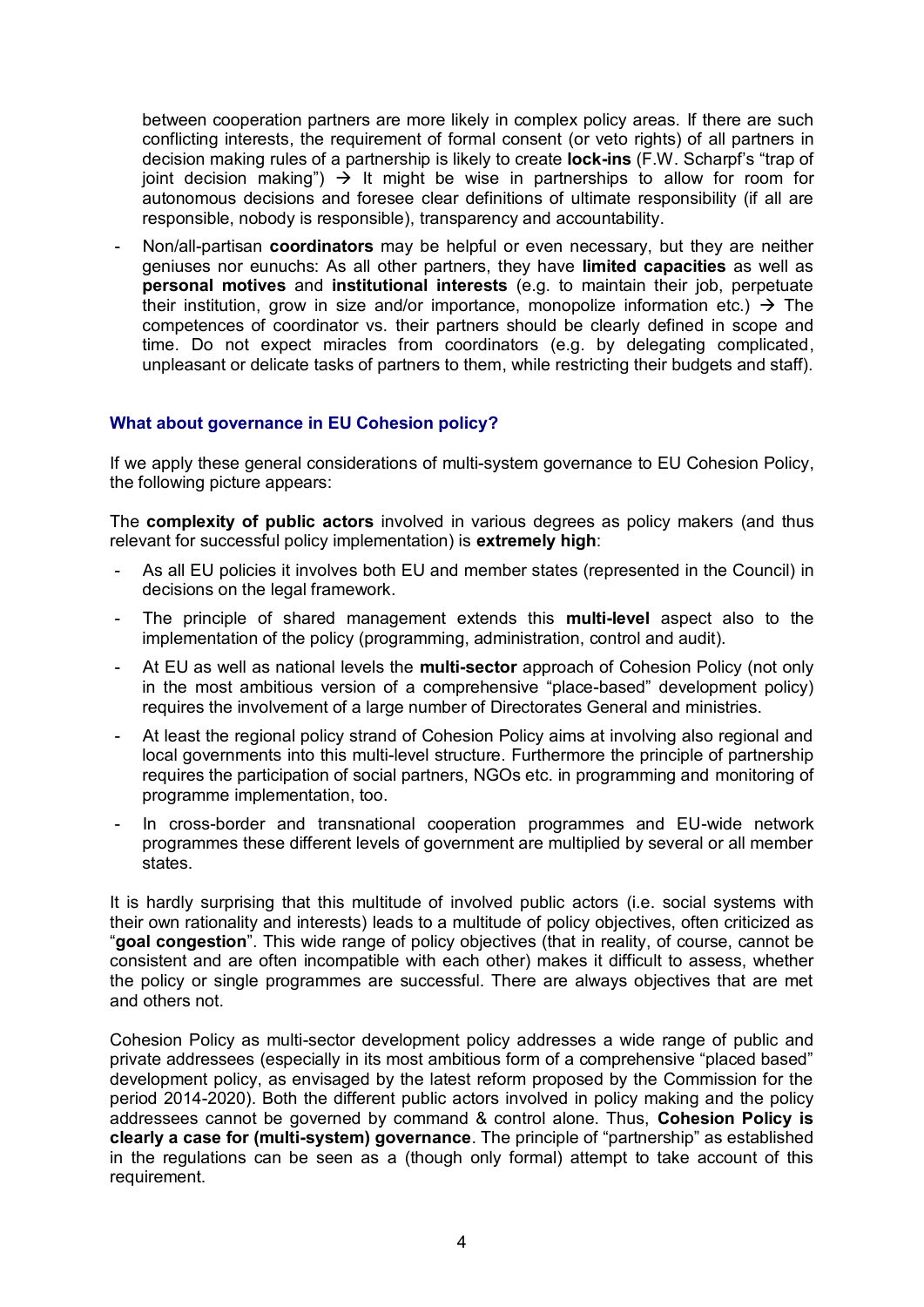In reality, however, the provisions for successful governance are rather poor. Although the regulations oblige member states to implement the partnership principle, the involved politicians and administrations are much more used to the familiar "command & control" mode and lack experience in true governance. At EU level neither suitable formats of informal and non-hierarchical communication between the various involved EU institutions and those of the member states nor all-partisan institutions for coordination have been established so far (DG REGIO as de-facto coordinator of Cohesion Policy is a major actor herself and not accepted as neutral moderator, neither by other DGs nor by member states). There is very little awareness and understanding of the systemic character of the policy and the involved public and private social systems with their different system-specific rationalities, languages and stability requirements (interests). Usually the latter are not openly discussed, but it is evident that hidden agendas influence policy implementation much more than official objectives.

Doubts can be raised, whether this extreme complexity of (public and private) actors with a multitude of diverging (open and hidden) objectives can be successfully governed at all, even by a most efficient ideal governance system, even less so by a deficient system as exists in reality. It is therefore to be expected that there will be - and indeed there are - mechanism to **reduce complexity**:

- In spite of the comprehensive and very ambitious view applied towards policy objectives (that would require all available instruments of policy intervention to be considered) Cohesion Policy is by no means comprehensive as regards policy instruments. It focuses only on **one single set of possible interventions: finance.** This input-oriented focus ignores that many of the claimed objectives cannot be reached by funding alone sufficiently well or at all.
- In spite of the wide range of declared objectives of Cohesion Policy there is, according to my observation, only **one dominant motive** that – although it does not appear in any official declaration of objectives – is shared by practically all actors involved: full **absorption of funds**. This objective is easy to quantify, suited for simple political massmedia communication (both at EU and member state levels), it justifies the existence of the growing bureaucratic management and control systems at all levels and pleases the beneficiaries.

Although there would be a need for governance to reach the (declared) objectives of Cohesion Policy more effectively, **government by command & control has always been dominant in policy implementation**. The concern with financial control and audit gradually but significantly increased during the last decade - has even strengthened this bureaucratic government approach. Thus, communication among policy partners on Cohesion Policy issues - at EU, programme and project levels – is mostly dedicated to administrative questions of eligibility and irregularities, indicators and reporting, i.e. fulfilment of formal obligations, and very little to the reflection of policy content, quality of funded projects and activities, and their possible long-term impacts on development processes. This might have to do with the fact that the (hidden) overall objective (= maximize absorption of funds, minimize formal irregularities) can be more efficiently reached by a rather centralized government system than by a decentralized and fragmented governance system. The above mentioned criteria for governance do not apply.

So it could be summarized that the **existing system of Cohesion Policy** as the outcome of the power play among involved political and bureaucratic systems – in spite of the declared objectives and high aspirations of many very committed people involved – in reality is mainly a complicated **financial redistribution** mechanism, **politically necessary** to balance between a complex interplay of conflicting objectives, implemented by **bureaucratic multilevel government**, using **technocratic language** to justify and legitimize itself.